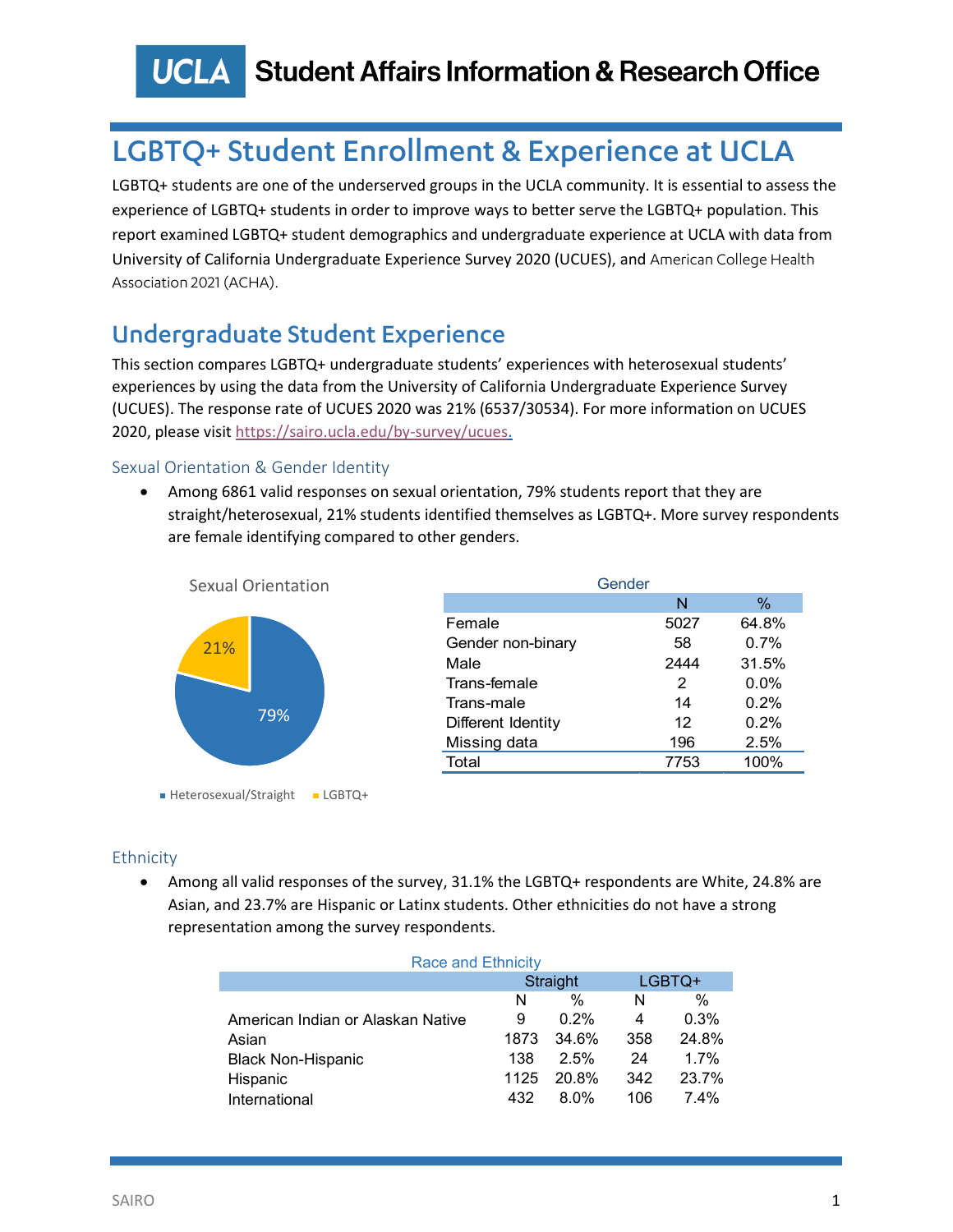# **Student Affairs Information & Research Office**

| Pacific Islander   | 15   | 0.3%     |      | $0.6\%$  |
|--------------------|------|----------|------|----------|
| Two or More Races  | 315  | 5.8%     | 127  | 8.8%     |
| Unknown            | 146  | 2.7%     | 24   | 1 7%     |
| White Non-Hispanic | 1366 | $25.2\%$ | 448  | $31.1\%$ |
| Total              | 5419 | 100%     | 1442 | 100%     |

### Students with Disabilities

- In general, a higher percentage of LGBTQ+ students reported having disabilities compared to heterosexual/straight students, mostly notably, emotional or mental health disability/condition.
- 57.9% of LGBTQ+ respondents reported that they have emotional or mental health disability or condition, compared of 28.7% of straight respondents.

| <b>Disability or Health Condition</b>   |      |                 |        |       |  |  |
|-----------------------------------------|------|-----------------|--------|-------|--|--|
|                                         |      | Straight        | LGBTQ+ |       |  |  |
|                                         | N    | %               | N      | %     |  |  |
| Physical disability                     | 160. | $3.0\%$         | 74     | 5.5%  |  |  |
| Learning disability                     | 133  | 2.5%            | -73    | 54%   |  |  |
| Neurodevelopmental/cognitive disability | 193  | $3.6\%$         | 147    | 11.0% |  |  |
| Emotional or mental health              | 1543 | 28.7% 777 57.9% |        |       |  |  |

### Campus Climate

- 84.5% of LGBTQ+ respondents agreed that UCLA is a safe and secure campus, compared to 91.0% of straight respondents.
- 88.3% of LGBTQ+ respondents agreed that their sexual orientation are respected on this campus, while 97.2% straight students held the same belief.
- 18.3% of LGBTQ+ respondents believed that UCLA students often hold negative views on sexual orientations, while only 3.3% of LGBTQ+ respondents believed that non-teaching staff at UCLA often hold negative views on sexual orientations.

#### Financial Security:

• 59.1% of LGBTQ+ student respondents reported that they somewhat often/often/very often worry about debt and financial circumstances.

#### Food Security:

- Overall, fewer LGBTQ+ respondents have food security (65.2%) compared to heterosexual/straight students (74.2%).
- 20% of the LGBTQ+ respondents showed to have very low food security, compared to 13% of heterosexual students.
- Among all questions on the topic, a higher percentage of LGBTQ+ respondents reported it is often true that they had to cope with food insecurity compared to the percentage of straight students who conducted these behaviors. Notably, the following:
	- o Ever cut the size of meals or skip meals: (28.7% of LGBTQ+; 21.2% heterosexual/straight student)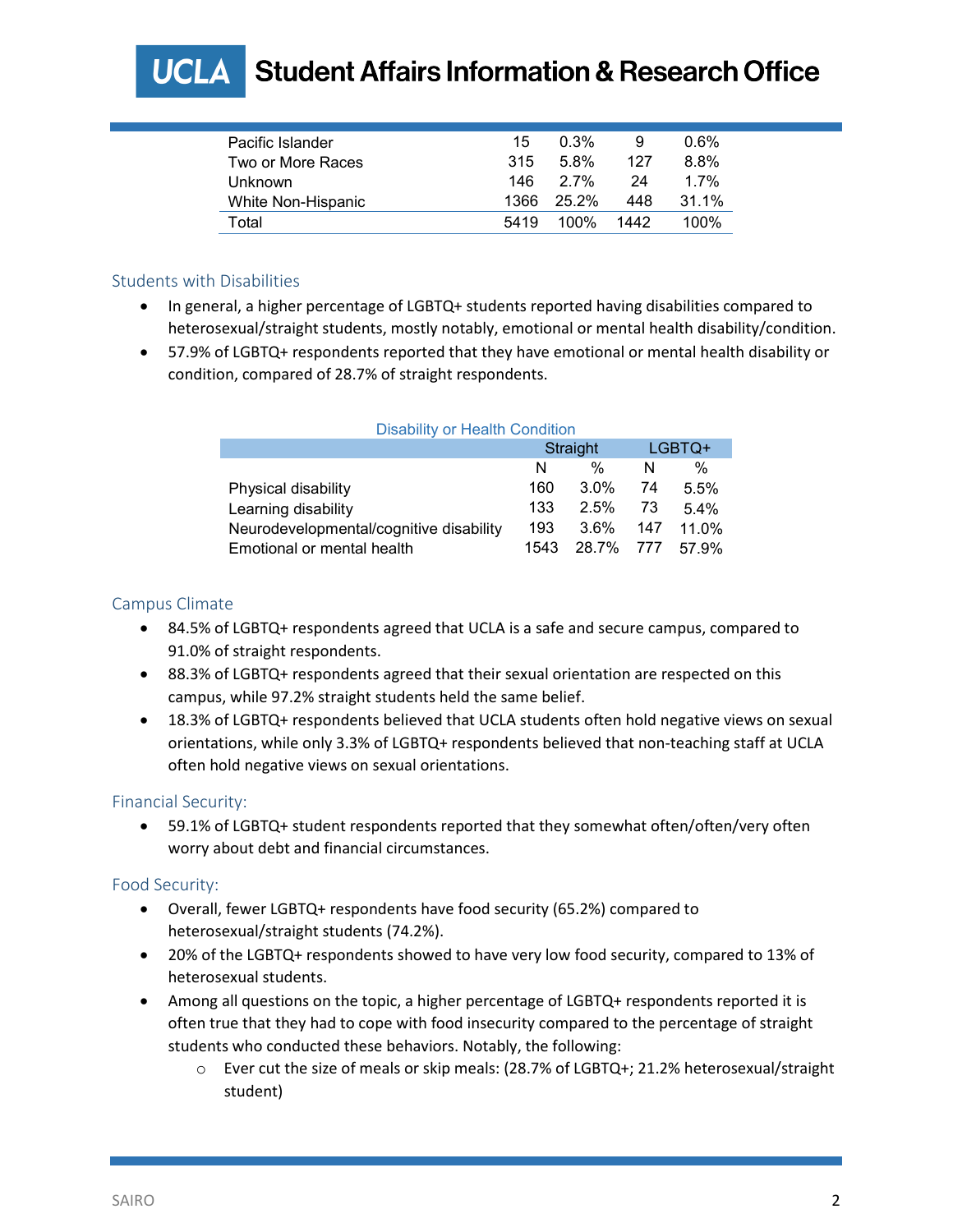## Student Affairs Information & Research Office **UCLA**

- o Eat less: (30.7% of LGBTQ+; 22% heterosexual/straight student)
- o Hungry but didn't eat: (25.5% of LGBTQ+; 17.3% heterosexual/straight student)
- o Cut the size of meal every month: (25.5% of LGBTQ+; 21.7% heterosexual/straight student)



#### **Food Security**

|                                                      |                                    |      | Straight |      | LGBTQ+ |
|------------------------------------------------------|------------------------------------|------|----------|------|--------|
|                                                      |                                    | N    | $\%$     | N    | %      |
| Cut the size of your meals                           | No.                                | 4252 | 78.8%    | 960  | 71.3%  |
| or skip meals                                        | Yes                                | 1146 | 21.2%    | 387  | 28.7%  |
| Eat less than you felt you                           | No.                                | 4212 | 78.0%    | 933  | 69.3%  |
| should                                               | Yes                                | 1185 | 22.0%    | 414  | 30.7%  |
|                                                      | No.                                | 4461 | 82.7%    | 1003 | 74.5%  |
| Hungry but didn't eat                                | Yes                                | 934  | 17.3%    | 344  | 25.5%  |
|                                                      | Only 1 or 2 months                 | 390  | 34.1%    | 121  | 31.5%  |
| How often cut the size of<br>meal                    | Some months but not<br>every month | 505  | 44.2%    | 165  | 43.0%  |
|                                                      | Almost every month                 | 248  | 21.7%    | 98   | 25.5%  |
| The food that I bought just                          | Never true                         | 4317 | 80.1%    | 982  | 73.1%  |
| didn't last, and I didn't<br>have money to get more. | Sometimes true                     | 928  | 17.2%    | 293  | 21.8%  |
|                                                      | Often true                         | 146  | 2.7%     | 69   | 5.1%   |
|                                                      | Never true                         | 4127 | 76.6%    | 903  | 67.2%  |
| Couldn't afford to eat<br>balanced meals             | Sometimes true                     | 981  | 18.2%    | 308  | 22.9%  |
|                                                      | Often true                         | 281  | 5.2%     | 132  | 9.8%   |

• While both straight and LGBTQ+ students some moderate level of housing insecurity, there was a small difference between the two groups. A higher percentage of LGBTQ+ students reported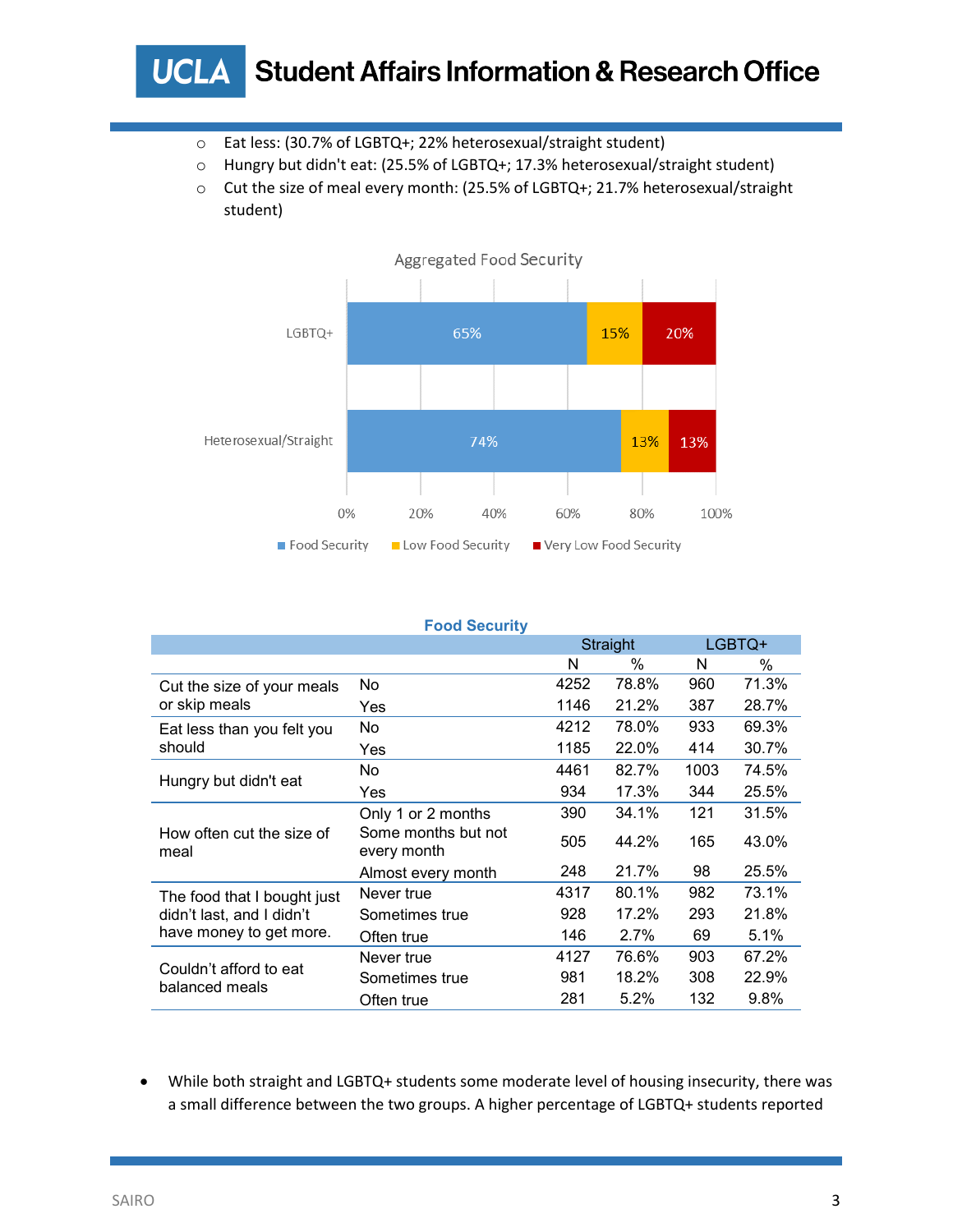that they experience anxiety, depression, have difficulty focusing on studies, ate less nutritious meals and skip meals monthly compared to heterosexual students.

- Every month, students reported experiencing the following because they were worried about paying for housing:
	- o Anxiety: 15.7% LGBTQ+; 11.4% heterosexual/straight respondents
	- o Depression: 13.1% LGBTQ+; 6.9% heterosexual/straight respondents
	- o Had difficulty focusing on studies: 17.4% LGBTQ+; 11.4% heterosexual/straight respondents
	- o Ate less nutritious and/or balanced meals: 13.5% LGBTQ+; 8.8% heterosexual/straight respondents
	- o Skipped meals: 11.2% LGBTQ+; 6.7% heterosexual/straight respondents

|                             |                             | Straight | LGBTQ+ |     |       |
|-----------------------------|-----------------------------|----------|--------|-----|-------|
|                             |                             | N        | %      | N   | $\%$  |
|                             | Every month                 | 571      | 11.4%  | 197 | 15.7% |
| Experienced                 | Some months during the year | 816      | 16.3%  | 213 | 16.9% |
| anxiety                     | 1 or 2 times in the year    | 926      | 18.5%  | 256 | 20.4% |
|                             | Never                       | 2681     | 53.7%  | 591 | 47.0% |
|                             | Every month                 | 343      | 6.9%   | 164 | 13.1% |
| Experienced                 | Some months during the year | 609      | 12.2%  | 187 | 14.9% |
| depression                  | 1 or 2 times in the year    | 697      | 14.0%  | 154 | 12.3% |
|                             | Never                       | 3329     | 66.9%  | 750 | 59.8% |
|                             | Every month                 | 571      | 11.4%  | 219 | 17.4% |
| Had difficulty              | Some months during the year | 898      | 18.0%  | 201 | 16.0% |
| focusing on<br>your studies | 1 or 2 times in the year    | 770      | 15.4%  | 189 | 15.0% |
|                             | Never                       | 2754     | 55.2%  | 648 | 51.6% |
| Ate less                    | Every month                 | 437      | 8.8%   | 169 | 13.5% |
| nutritious                  | Some months during the year | 791      | 15.9%  | 183 | 14.6% |
| and/or                      | 1 or 2 times in the year    | 623      | 12.6%  | 151 | 12.1% |
| balanced meals              | Never                       | 3111     | 62.7%  | 750 | 59.9% |
|                             | Every month                 | 335      | 6.7%   | 140 | 11.2% |
|                             | Some months during the year | 621      | 12.4%  | 151 | 12.0% |
| Skipped meals               | 1 or 2 times in the year    | 647      | 13.0%  | 154 | 12.3% |
|                             | Never                       | 3387     | 67.9%  | 810 | 64.5% |

#### **How often did because you were worried about paying for housing?**

## COVID-19 Effects on Learning

- Overall, both straight and LGBTQ+ students reported high concerns on the effects of the COVID-19 pandemic. Both groups are highly concerned about their ability to perform well on tests and assignments in online courses. (59.7% of LGBTQ+ respondents and 52.8% of straight respondents).
- Secondly, a higher percentage of LGBTQ+ respondents (58.5%) showed that they are very concerned about learning effectively in the remote instruction environment.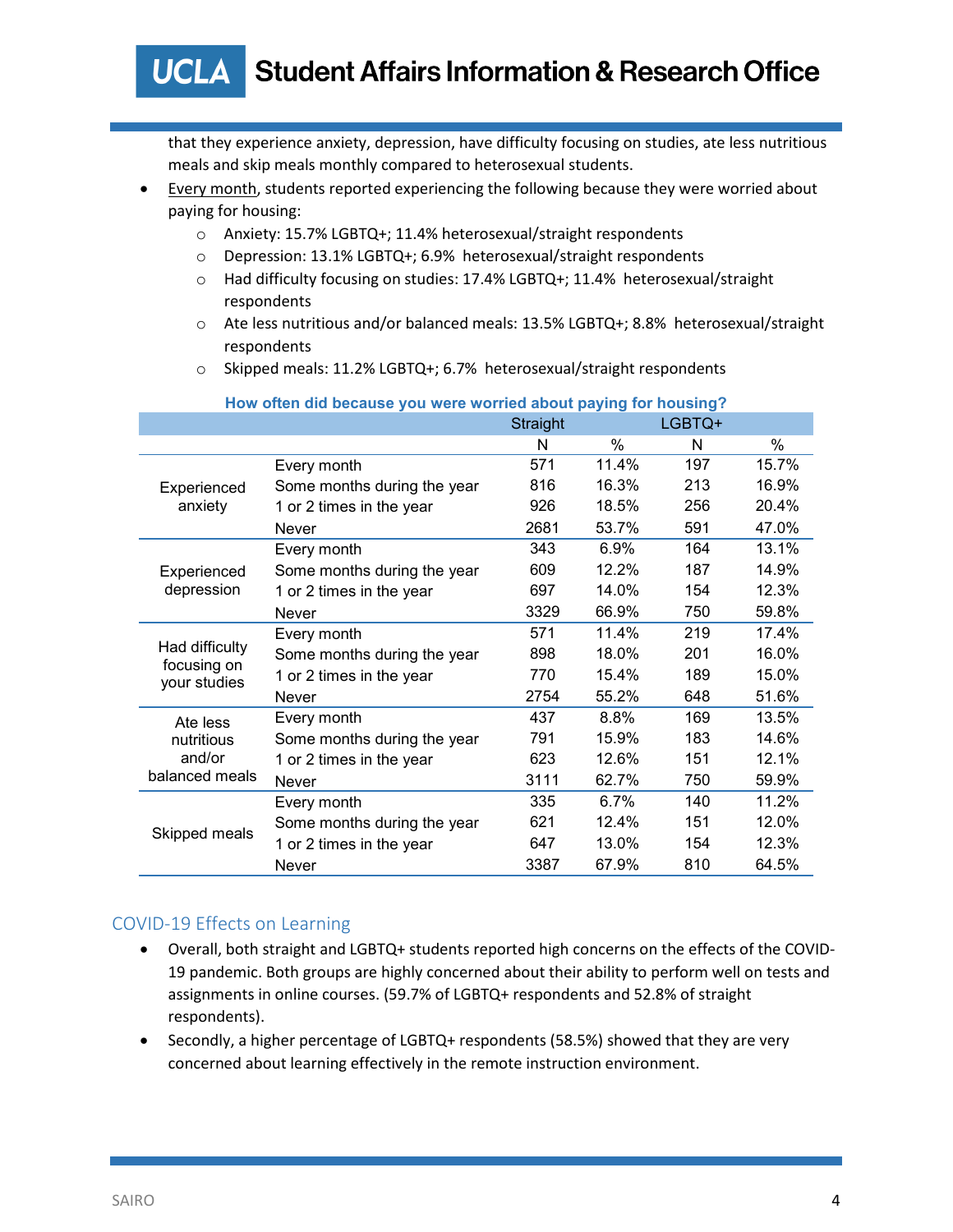**Student Affairs Information & Research Office UCLA** 

• In addition, both groups also voiced concerns the ability to conduct research (44.1% of LGBTQ+ students; 37.7% of heterosexual or straight students), and interacting with faculty outside of class (42.9% of LGBTQ+ students; 38.1% of heterosexual or straight students).

| <b>COVID-19 Effects on Learning: "Very Concerned" Responses</b> |      |          |        |       |  |  |
|-----------------------------------------------------------------|------|----------|--------|-------|--|--|
|                                                                 |      | Straight | LGBTQ+ |       |  |  |
|                                                                 | N    | $\%$     | N      | $\%$  |  |  |
| Having reliable access to the Internet                          | 685  | 12.7%    | 256    | 17.9% |  |  |
| Learning effectively in the remote instruction environment      | 2547 | 47.3%    | 838    | 58.5% |  |  |
| Having access to an appropriate study space                     | 1674 | 31.1%    | 558    | 38.9% |  |  |
| Accessing the learning support services (e.g., tutoring)        | 1214 | 22.9%    | 404    | 28.9% |  |  |
| Accessing library resources and services                        | 1294 | 24.4%    | 454    | 32.0% |  |  |
| Doing well on tests and assignments in online courses           | 2842 | 52.8%    | 855    | 59.7% |  |  |
| Missing classes                                                 | 1024 | 19.1%    | 372    | 26.0% |  |  |
| Ability to conduct research                                     | 1760 | 37.7%    | 540    | 44.1% |  |  |
| Interacting with faculty outside of class                       | 2043 | 38.1%    | 612    | 42.9% |  |  |
| Getting the courses I need for my major                         | 1282 | 24.3%    | 398    | 28.2% |  |  |

## COVID-19 Effects on Students

- Both LGBTQ+ and straight students reported being very concerned with how COVID-19 affects them. 62.2% of LGBTQ+ respondents were very concerned with being isolated from friends, while roughly half of the heterosexual students shared the same level of concern.
- Over a half of LGBTQ+ respondents (56.2%) voiced that they were very concerned with not getting a job after graduation, compared to 48.2% of heterosexual students.
- 32.3% of LGBTQ+ student respondents reported being very concerned with having access to healthcare, while only 22.4% of straight students had the same level of concern.
- Besides the effects mentioned above, more than a third of the LGBTQ+ students also reported being very concerned with paying bills (40.3%), losing job (35.1%), and not attending commencement (34.3%), although the difference in percentage of respondents were small between straight and LGBTQ+ respondents.

|                                    | <u>oo waa waxaa dhistaashto. wary oontoonnoo waapontooo</u> |          |     |        |  |
|------------------------------------|-------------------------------------------------------------|----------|-----|--------|--|
|                                    |                                                             | Straight |     | LGBTQ+ |  |
|                                    | N                                                           | $\%$     | N   | $\%$   |  |
| Not graduating on time             | 605                                                         | 11.7%    | 216 | 15.9%  |  |
| Not attending my commencement      | 1559                                                        | 34.6%    | 396 | 34.4%  |  |
| Losing my job                      | 1235                                                        | 30.1%    | 374 | 35.1%  |  |
| Not getting a job after graduation | 2378                                                        | 48.2%    | 731 | 56.2%  |  |
| Paying bills                       | 1740                                                        | 35.2%    | 528 | 40.3%  |  |
| Being isolated from friends        | 2678                                                        | 49.9%    | 892 | 62.3%  |  |
| Accessing healthcare               | 1177                                                        | 22.4%    | 452 | 32.3%  |  |
| Meeting basic needs (e.g. housing) | 867                                                         | 16.4%    | 329 | 23.3%  |  |

#### COVID-19 Effects on Students: "Very Concerned" Responses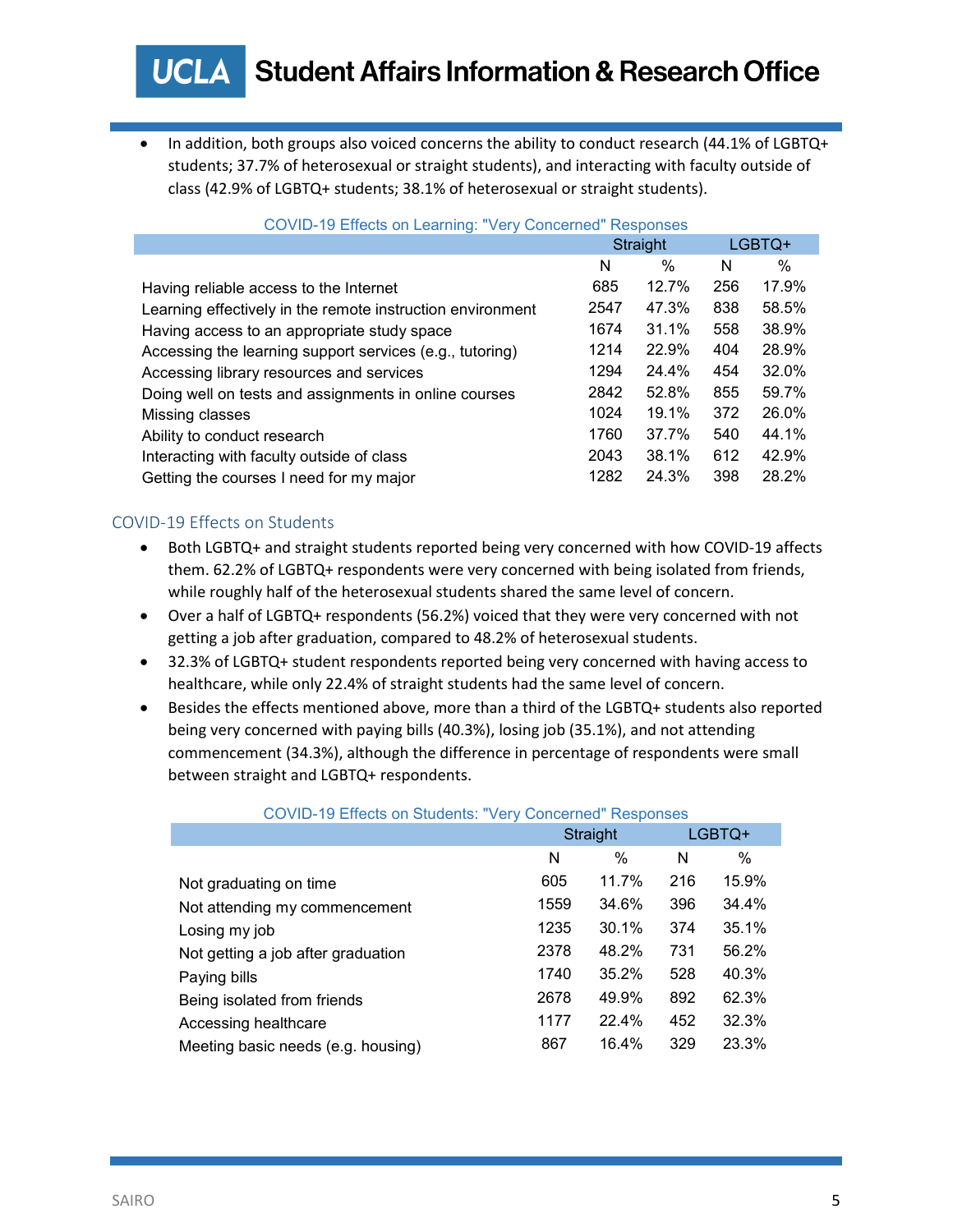**UCLA** 

## Health, Safety & Well-being

Created by the American College Health Association (ACHA), the ACHA-NCHA Survey is a nationally recognized research survey that focuses on understanding the knowledge, attitudes, beliefs, and health behaviors of college students. The response rate for the survey was 15.5% (929/59921). For accompanying information including participant demographics and survey methodology, please visit: [https://sairo.ucla.edu/by-survey/ncha.](https://sairo.ucla.edu/by-survey/ncha) Due to the small sample size, results may not be representative of the entire UCLA student population.

## Abusive Relationships, Sexual Abuse, and Stalking

- 12.5% of LGBTQ+ respondents, compared to 6.4% of straight/heterosexual respondents, reported being verbally threatened in the last 12 months.
- 7.8% of LGBTQ+ respondents reported that a partner insulted them or put them down to make them feel bad in the last 12 months, while only 4.4% straight respondents reported the same situation.
- 5.2% of LGBTQ+ respondents reported that they were sexually touched without consent in the past 12 month, while 1.9% straight respondents reported the same experience
- 4% of LGBTQ+ respondents stated that sexual penetration was attempted on them without consent, compared to 0.6% straight student respondents.

|                                                                                                                              | Straight |         | LGBTQ+ |         |  |
|------------------------------------------------------------------------------------------------------------------------------|----------|---------|--------|---------|--|
|                                                                                                                              | N        | %       | N      | %       |  |
| A partner called me names, insulted me, or put me<br>down to make me feel bad                                                | 30       | $4.4\%$ | 18     | 7.8%    |  |
| A partner often insisted on knowing who I was with<br>and where I was or tried to limit my contact with family<br>or friends | 16       | $2.4\%$ | 8      | 3.5%    |  |
| A partner pushed, grabbed, shoved, slapped, kicked,<br>bit, choked, or hit me without my consent                             | 7        | 1.0%    | 7      | $3.0\%$ |  |
| A partner forced me into unwanted sexual contact by<br>holding me down or hurting me in some way                             | 7        | $1.0\%$ | 5      | $2.2\%$ |  |
| A partner pressured me into unwanted sexual contact<br>by threatening me, coercing me, or using alcohol or<br>other drugs    | 6        | $0.9\%$ | 9      | 3.9%    |  |

#### Violence and Intimate Partner Violence in the Last 12 Months

| Violence (Not Intimate Partner) in the Last 12 Months                                               |         |           |        |              |  |  |
|-----------------------------------------------------------------------------------------------------|---------|-----------|--------|--------------|--|--|
|                                                                                                     |         | Straight  |        | LGBTQ+       |  |  |
| I was in a physical fight                                                                           | N<br>10 | %<br>1.5% | N<br>3 | $\%$<br>1.3% |  |  |
| I was physically assaulted (do not include sexual<br>assault)                                       | 11      | 1.6%      | 7      | $3.0\%$      |  |  |
| I was verbally threatened                                                                           | 43      | $6.4\%$   | 29     | 12.5%        |  |  |
| I was sexually touched without my consent                                                           | 13      | 1.9%      | 12     | 5.2%         |  |  |
| Sexual penetration (vaginal, anal, oral) was attempted<br>on me without my consent                  | 4       | 0.6%      | 10     | 4.3%         |  |  |
| I was sexually penetrated (vaginal, anal, oral), or<br>made to penetrate someone without my consent | 3       | $0.4\%$   | 9      | 3.9%         |  |  |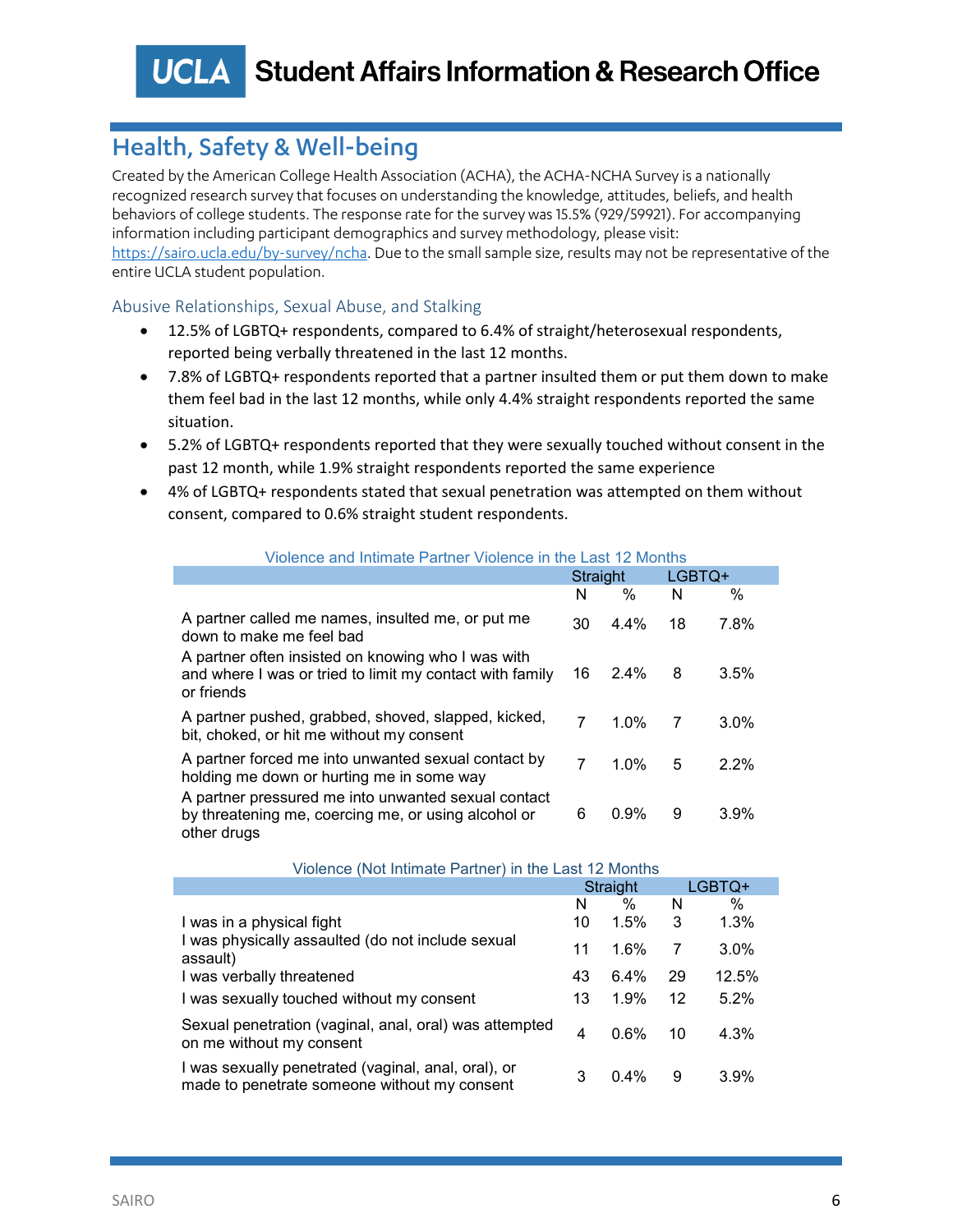

I was a victim of stalking (for example: waiting for me outside my classroom, residence, or office; or repeated emails/phone calls)

#### 16 2.4% 12 5.2%

## Mental Health & Chronic Health Conditions

### *Suicidal Ideation and Suicide Attempts:*

- 44.3% of LGBTQ+ students reported that they have thought about killing themselves, while 26.5% of heterosexual respondents reported ever having the same thought.
- 8.5% of LGBTQ+ respondents indicated that they thought about killing themselves very often (five times or more), compared to 3.7% of straight respondents.
- 13.2% of LGBTQ+ respondents stated that they have done self-injury behaviors in the last 12 months, while 4.7% of straight respondents stated the same thing.
- Overall, 39.9% of LGBTQ+ respondents screened positive for suicidal screening compared to 19.8% of straight respondents.

|                                  |     | Straight | LGBTQ+ |       |  |
|----------------------------------|-----|----------|--------|-------|--|
|                                  | N   | %        | N      | $\%$  |  |
| No or low psychological distress | 390 | 57.7%    | 76     | 32.5% |  |
| Moderate psychological distress  | 159 | 23.5%    | 92     | 39.3% |  |
| Serious psychological distress   | 127 | 18.8%    | 66     | 28.2% |  |
| Total                            | 676 | 100%     | 234    | 100%  |  |

#### Kessler 6 (K6) Non-Specific Psychological Distress

#### UCLA Loneliness Scale

|                         |           | Straight | LGBTQ+ |         |  |
|-------------------------|-----------|----------|--------|---------|--|
|                         | $\%$<br>N |          | N      | $\%$    |  |
| Negative for loneliness | 324       | 47.6%    | 72     | 30.8%   |  |
| Positive for loneliness | 356       | $52.4\%$ | 162    | 69.2%   |  |
| Total                   | 680       | 100%     | 234    | $100\%$ |  |

#### Suicide Behavior Questionnaire

|                                 | Straight |       | LGBTQ+ |          |
|---------------------------------|----------|-------|--------|----------|
|                                 | N        | %     | N      | %        |
| Negative for suicidal screening | 544      | 80.2% | 140    | $60.1\%$ |
| Positive for suicidal screening | 134      | 19.8% | 93     | 39.9%    |
| Total                           | 678      | 100%  | 233    | 100%     |

- 47.7% of LGBTQ+ respondents, compared to only 22.5% of heterosexual respondents stated that they used mental health services in the last 12 months.
- 67.5% of LGBTQ+ student respondents showed moderate to serious psychological distress, compared to 42.3% of straight students.
- In addition, 69.2% of LGBTQ+ showed signs that are positive for loneliness, compared to 52.4% of straight students.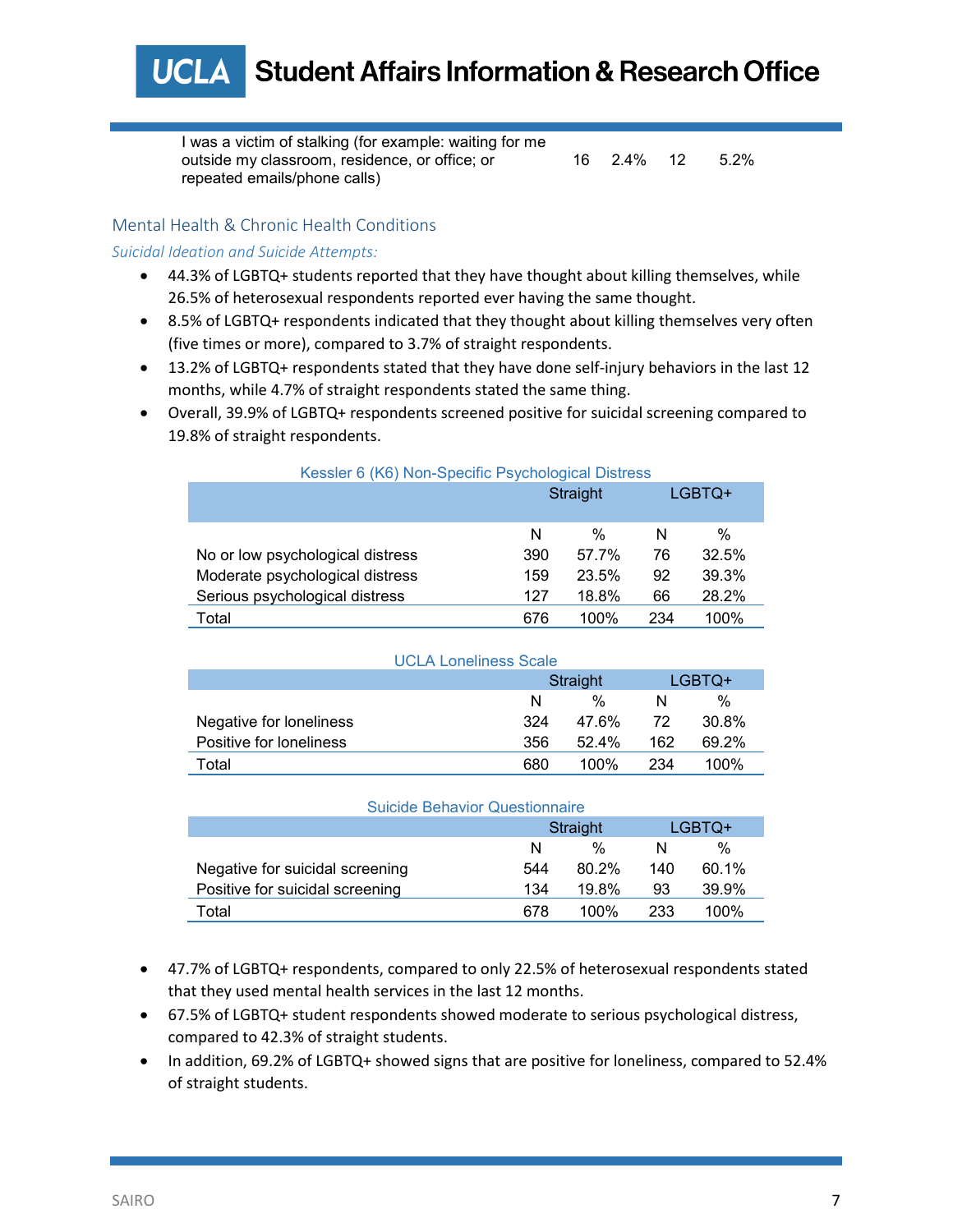## Summary and Conclusion

Based on the latest survey data, LGBTQ+ students make up to 21% of the UCLA undergraduate student population. While there is a large number LGBTQ+ undergraduates, the latest survey results suggest that LGBTQ+ students still face challenges and marginalization. This section provides a brief summary of the key findings from this report.

- 1. Mental health issues remain to be an essential challenge that LGBTQ+ students face. Programs that promote mental health wellness among the LGBTQ+ community are needed.
- 2. A higher rate of LGBTQ+ respondents screened positive for suicidal screening compared to straight respondents, which indicate a strong need for crisis intervention resources. LGBTQ+ also have reported a higher rate of conducting self-injury behaviors.
- 3. LGBTQ+ undergraduate students have a higher rate of physical and learning disabilities, chronic conditions, and mental health concerns. The finding suggests the importance of providing access to LGBTQ+ students.
- 4. Many LGBTQ+ students experience food insecurity and housing insecurity, some report that these insecurity affect their lives negatively, such as anxiety and depression. The finding suggest a need for programs that helps alleviate food and housing insecurity.
- 5. A higher percentage of LGBTQ+ students experience violence, sexual abuse, and assault from both intimate partners and non-intimate partners.
- 6. A large proportion of LGBTQ+ students were screen positive for loneliness, suggesting that there is a need for community support and peer groups.
- 7. Almost half of LGBTQ+ respondents, compared to only 22.5% of heterosexual respondents stated that they used mental health services in the last 12 months. This finding dictates that LGBTQ+ students may have worse mental health or are more likely to seek mental health assistance.
- 8. Both straight and LGBTQ+ students reported concerns on the effects of the COVID-19 pandemic.

## Data Limitations

It is important to recognize that this fact sheet has a few limitations that may lead to inconclusive results. First of all, the sample of the surveys do not represent the whole undergraduate student body, nor all LGBTQ+ students. Since students complete surveys on a voluntary basis, it is possible that there are LGBTQ+ students who chose to not complete the survey or disclose their sexual orientation.

Moreover, this fact sheet primarily included data from two surveys. It is likely that there are other surveys or data sources that have a larger sample size and capture different aspects of LGBTQ+ students' experiences. While this fact sheet focused on quantitative data, qualitative data from interviews and focus groups may offer administrator a better understanding on how to serve LGBTQ+ students with their needs.

Additionally, existing social stigma attached to LGBTQ+ identity could prevent some students from willing to report their identities. Since the timing of coming out varies for each person, it is also likely that some LGBTQ+ students came out after they have completed the survey, thus their experiences were not recorded as LGBTQ+ students.